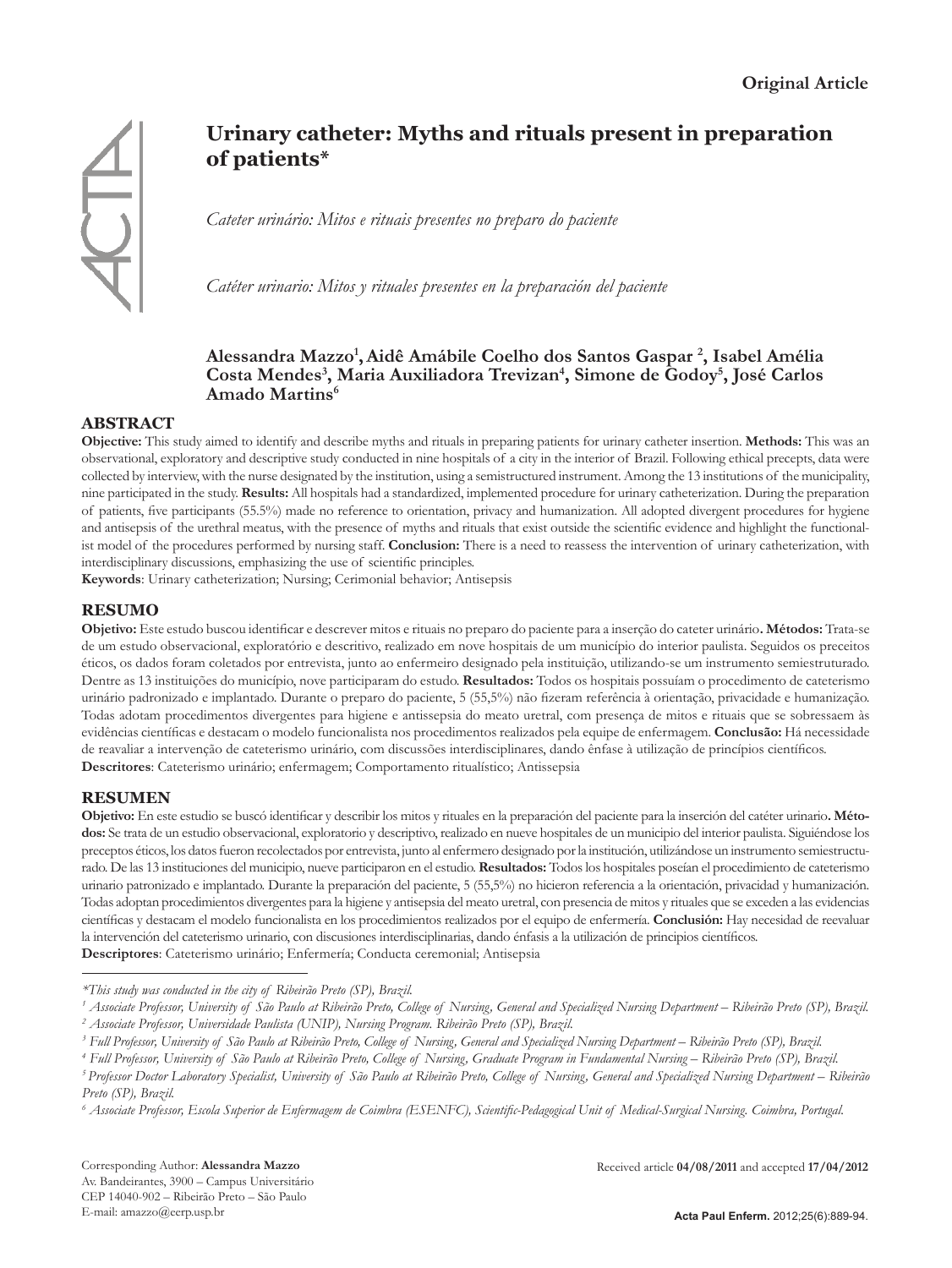# **INTRODUCTION**

Urinary catheterization is a procedure widely used in nursing clinical practice and consists of inserting a probe or catheter into the bladder through the urethra. Invaluable for the diagnosis and treatment of pathological processes, it is also efficient in relieving urinary retention and incontinence while preserving renal function. It requires scientific knowledge and technical ability and should be used with discretion when strictly necessary<sup>(1-2)</sup>.

Urinary tract infection (UTI) is undoubtedly the main iatrogenic factor caused by urinary catheterization<sup>(3)</sup>. UTI is the most common bacterial infection<sup>(4)</sup> and one of the most prevalent hospital-acquired infections, with economic repercussions, sequelae, complications and immeasurable harm to the population. It represents about 40% of all hospital-acquired infections and 70% to 88% of them are caused by the use of catheters<sup> $(5-7)$ </sup>.

In intermittent catheterization, the catheters are removed shortly after emptying the bladder, which is associated with lower UTI rates, while indwelling catheters are connected to a urine collector, which increases the risk of infection<sup>(2,8)</sup>.

The time the catheter remains in the urinary tract is the main risk factor for UTIs<sup>(9)</sup>. The catheterization method, quality of care provided while inserting and maintaining the catheter, in addition to the patient's susceptibility, are also associated with the occurrence of UTIs. Some of the factors implicated are pyelonephritis, preterm birth, fetal mortality in pregnant women, renal dysfunction and sepsis, which increases the number of medical visits, length of hospitalization, quantity of prescribed antimicrobial agents, and associated co-morbidities(4,10-11).

Microorganisms active in the infection process can colonize the urinary tract in an endoluminal way, that is, during catheter insertion, ascending through the lumen or the drain pipe or the collector bag pipe or, in an extraluminal way, through the space existing between the catheter and the urethra or by cross contamination that may occur when the nursing staff empties the collector bag without proper aseptic care<sup>(12-14)</sup>.

In addition to UTIs, the urinary catheterization technique can lead to other complications such as urethral trauma, pain and false passage. Trauma in the urethral tissue during the insertion of a catheter also increases the risk of infection<sup>(2)</sup>.

Many nursing professionals ignore the indications, complications, and practices that can prevent urinary catheter-related adverse events. Even though there is consensus regarding the need to use sterile material and rigorously aseptic technique in its insertion, divergences are found in the literature in relation to the stages of

the procedure. Such a factor is even more aggravating if coupled with different social, economic, and political contexts and the relationships of power and access to health knowledge that affect practices implemented in institutions $(2, 11-12, 14)$ .

A lack of standardization of nursing procedures and mythical and ritualistic practices are common in health care services. Myths are beliefs based on tradition and convenience, which emerge as historical narratives that slowly become part of a culture or institution. Rituals are actions performed according to custom. Myths and rituals originate from illegitimate practices established long ago and that, due to institutions' bureaucratic and hierarchical characteristics, are perpetuated in the context of nursing work $(13)$ .

Urinary catheterization is frequently performed in clinical practice in a ritualistic manner. The diverse stages that comprise this procedure follow a formal and prescribed standard. Therefore, there is an imperative to clarify and demystify issues concerning its implementation through scientific evidence.

Myths and rituals related to urinary catheterization still exist in clinical practice and directly interfere in the quality of care provided to patients and for this reason deserve investigation. Based on this motivation, this study's objective was to identify and describe the myths and rituals concerned the preparation of patients for urinary catheterization in hospitals of a city in the interior of São Paulo, Brazil.

#### **METHOD**

This descriptive study was conducted to describe and register the aspects related to the preparation of patients for the insertion of a urinary catheter.

After authorization was provided by the Ethics Research Committee at the University of São Paulo at Ribeirão Preto, College of Nursing (Report No. 0961/2008) and the participants signed free and informed consent forms, data collection was initiated through interviews conducted in all the hospital facilities existing in a city in the interior of São Paulo, Brazil. Nine out of the 13 hospitals in the city consented to participate in the study. One nurse, assigned by each of the participating facilities, was interviewed.

A semi-structured form was used that addressed the demographic information and identification of the facility and interviewed professional and also whether the facility adopted a standardized urinary catheterization procedures. When an affirmative answer was obtained concerning the use of a standardized protocol for the procedure, interviewees were asked who had been responsible for developing such material and how long it took, as well as for how long it has been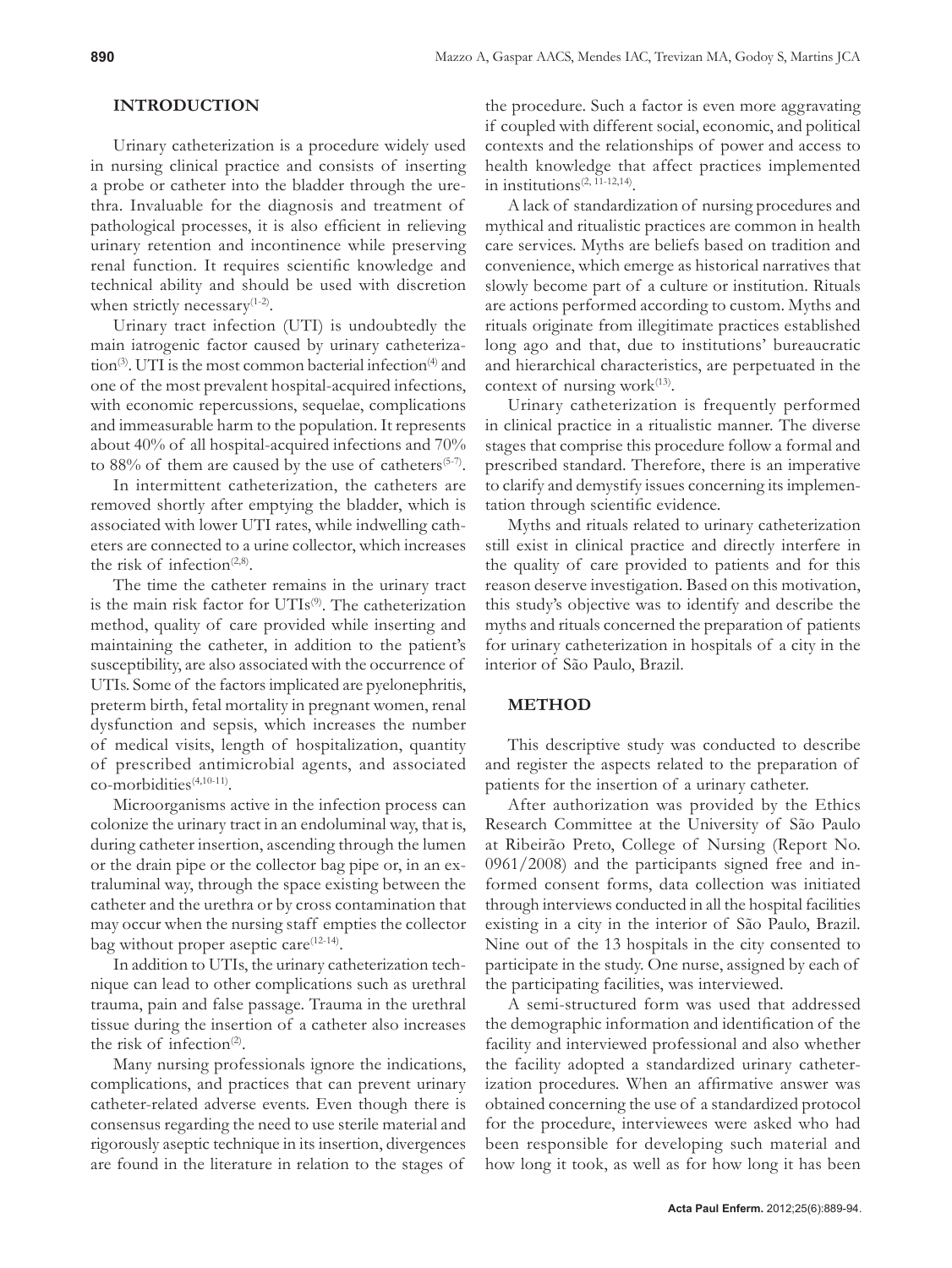in effect, its description, and interference factors from the participants' point of view. The studied hospitals were described in alphabetic order and classified as small, medium or large and as public, private or mixed according to their financing schemes.

The results were analyzed according to the literature available on the subject and descriptive statistics and are presented in a discursive report and tables.

# **RESULTS**

Five out of the nine studied hospitals were private, three were public and one was a philanthropic hospital. Two hospitals were small, four were medium and three were large facilities.

The urinary catheterization procedure was standardized and implemented in all the facilities over a period of six to 50 months; the average time of standardization was 26.4 months and the average time since implementation was 22.4 months.

As reported by the interviewees, the urinary catheterization procedure is performed by nurses, by the nursing and medical staff after medical prescription in all the studied facilities and its use is also suspended only after medical prescription.

Five of the interviewees did not provide a description of the procedure for how patients were approached; three reported a concern with patient privacy and two reported that patients received information regarding urinary catheterization before their procedure. There was more than one answer by one individual.

In regard to perineal care prior to the procedure, seven reported performing perineal care, one reported it is performed only if necessary, and one does not perform perineal care. All the facilities use different methods, but all do use soap and water, as shown in Table 1.

The products used by the interviewed professionals to perform antisepsis prior to catheterization included: topical polyvinylpyrrolidone (PVPI) was used in five hospitals; topical chlorhexidine was used in three hospitals; and either topical PVPI or topical chlorhexidine was used in one hospital. If patients were allergic to iodine, two hospitals used topical chlorhexidine and one hospital used degerming chlorhexidine instead.

Antisepsis is implemented differently in each facility and we highlight different rituals concerning quantity and the direction of movements in antisepsis for male and female patients. Table 2 presents the answers concerning the material used and the antisepsis technique performed by the health workers of the studied facilities.

**Table 1 –** Description of perineal care and material used, Ribeirão Preto, SP, Brazil – 2010

|   | Hospitals Material used                                                  | Perineal care                 |
|---|--------------------------------------------------------------------------|-------------------------------|
| А | Warm water, basin, bedpan, liquid soap or new bar soap, glove, and towel | Perineal care during shower   |
| B | Water and soap                                                           | Perineal care during bed bath |
| C | Does not perform perineal care                                           | No perineal care              |
| D | Water and soap                                                           | Spray shower                  |
| Е | Water and soap with proper rinsing                                       | Performed if needed           |
| F | Water and liquid soap                                                    | Perineal care during shower   |
| G | Water, soap and gloves                                                   | Perineal care during shower   |
| Н | Water and liquid soap. Does not use the patient's soap.                  | Perineal care during shower   |
|   | Water, soap and gloves                                                   | Perineal care during shower   |

|  |  |  |  |  |  |  |  |  |  |  | Table 2 – Description of penis antisepsis and perineum before urinary catheterization in male and female patients, Ribeirão Preto, SP, Brazil – 2010 |  |
|--|--|--|--|--|--|--|--|--|--|--|------------------------------------------------------------------------------------------------------------------------------------------------------|--|
|--|--|--|--|--|--|--|--|--|--|--|------------------------------------------------------------------------------------------------------------------------------------------------------|--|

|               | Hospitals Male asepsis                                                                                                                                          | Female asepsis                                                                                                                                                                    |
|---------------|-----------------------------------------------------------------------------------------------------------------------------------------------------------------|-----------------------------------------------------------------------------------------------------------------------------------------------------------------------------------|
| $\mathcal{A}$ | Dominant hand on the patient's penis, exposing glans,<br>using two cotton balls in clockwise circular motion, from<br>the meatus to the glans, perform it twice | Half open hand between the labia majora, pull up the perineum,<br>expose the urinary meatus, use four gauzes using circular motion<br>twice after the vestibule and labia minora. |
| В             | Hold penis with a gauze, antisepsis is performed in the<br>meatus with clockwise circular motion, three times                                                   | Open labia majora, three times in the meatus with circular motion, in<br>the labia minora in anteroposterior direction.                                                           |
|               | In osteo external urethra, foreskin and glans with a<br>circular motion                                                                                         | In the osteo urethra in a single circular movement in the labia majora<br>and labia minora in the anteroposterior direction.                                                      |
| D             | With circular motion in the urinary meatus, three times                                                                                                         | In the meatus in circular motion, three times                                                                                                                                     |
| E             | Does not apply                                                                                                                                                  | Expose the urethral meatus, moving labia minora, moisten gauze with antiseptic in a circular motion from the meatus to the labia majora, four times.                              |
| F             | Hold the penis with one hand, pull back the foreskin,<br>use circular motion in the meatus and glans                                                            | Expose the urethral meatus moving away the labia majora with left hand, in the meatus, labia minora and labia majora.                                                             |
| G             | From the glans to the root of penis, around the organ,<br>at the end perform gyratory movements in the glans                                                    | In the labia majora and then in the labia minora in anteroposterior<br>direction.                                                                                                 |
| H             | Hold the penis with dominant gloved hand, in the<br>meatus and glans using circular motion.                                                                     | Open labia minora, in the meatus with a circular motion, in the vaginal<br>vestibule and in the labia minora in the anteroposterior direction.                                    |
|               | Does not apply                                                                                                                                                  | In the meatus with circular motion, in the labia minora and labia<br>majora in the anteroposterior direction.                                                                     |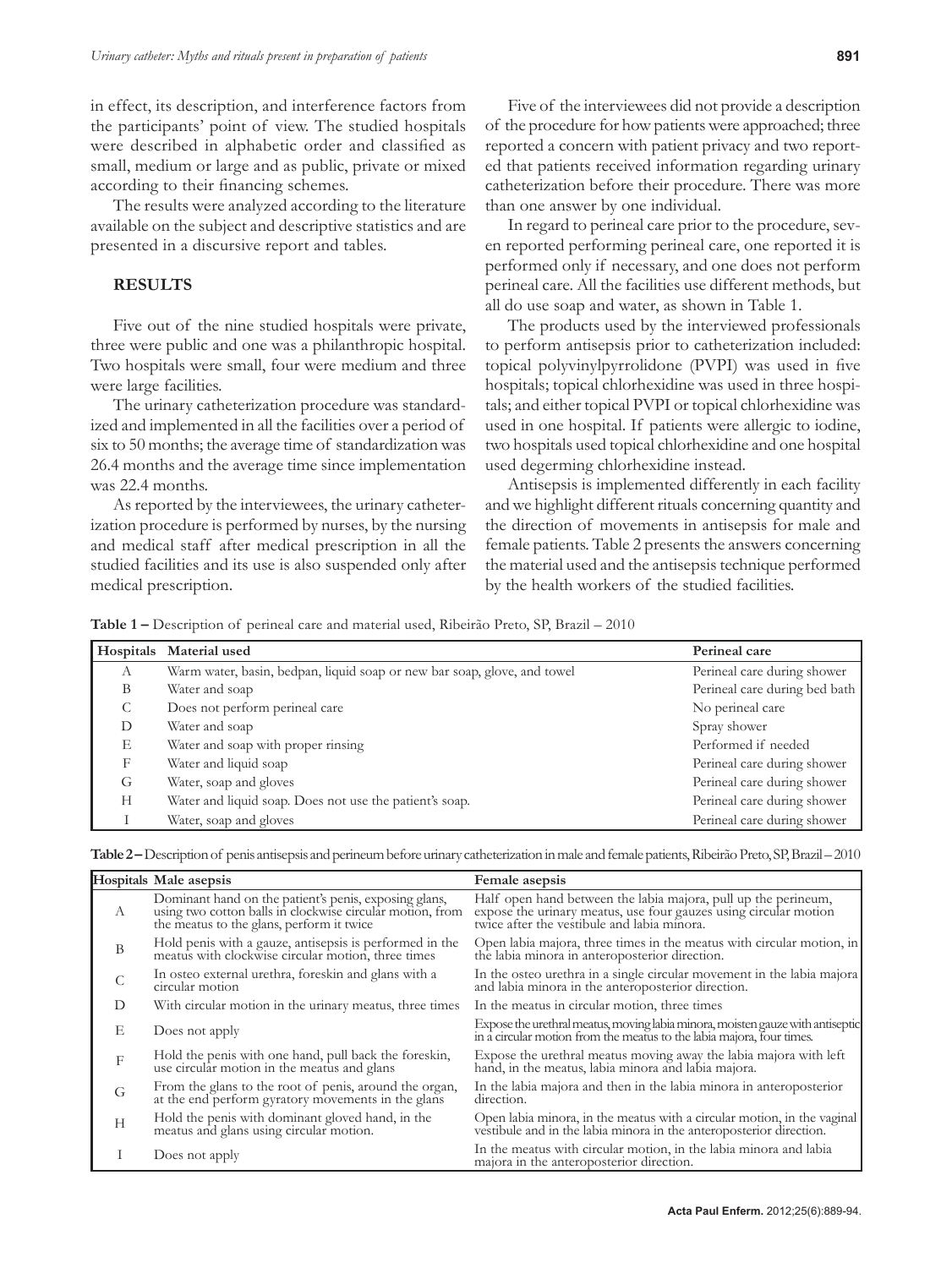# **DISCUSSION**

Inserting a urinary catheter is an aseptic procedure that requires the use of sterile material and should be performed by qualified, ethical and thoughtful health workers<sup>(10,15)</sup>.

Because it is an invasive procedure, it can cause physical and psychological embarrassment to the patient, and is the responsibility of professionals to inform patients of why it is needed, obtain the consent of patients to perform it, and avoid any kind of embarrassment (16), enabling a less traumatic and more humanized procedure<sup>(17)</sup>. Nonetheless, more than half of the participants did not report any guidance, or mention any concerns with privacy or other forms of humanization, showing that the practice of this procedure is focused on the performance of activities and associated with a technical profile of nursing professionals.

The high prevalence and large-scale use of urinary catheterization make the urinary tract infection (UTI) one of the more severe problems observed in hospitals and health services<sup>(10)</sup>. Among the various stages that comprise this procedure, issues related to perineal care and antisepsis have been highlighted in the prevention of UTI. Seven out of the nine interviewed individuals reported that perineal care was performed with water and soap in the facilities where they worked, which corroborates the recommendation of some authors $(7,14)$ , however, issues concerning the frequency, method and antiseptics used should be highlighted.

Perineal care prior to inserting the urinary catheter aims to prevent the entry of microorganisms into the urethra, which can adhere in it and create a ring around the urinary catheter, causing friction and irritation in the meatus. This procedure should be performed with soap and water ensuring that all areas are clean; soap must be completely rinsed and the perineum dried at the end of the procedure. It is essential to implement all the stages of this procedure to avoid any type of trauma in the tissue, which compromises the skin's natural barrier and makes the area more prone to contamination by pathogenic microorganisms during the catheter's insertion and maintenance<sup>(12)</sup>.

The perineum and urethral meatus should be cleaned daily with soap and water and it be ensured that the urinary catheter is immobilized, in order to insure all areas are clean and to prevent tissue trauma<sup>(12)</sup>. It is, however, necessary to note that daily antisepsis practice is not recommended since such a routine may lead to trauma and consequent invasion of the tissue by pathogenic microorganisms(3,18) as shown by a randomized study conducted in Turkey with patients in intensive care. The study reported no differences in UTI rates caused by urinary catheterization when comparing: daily hygiene

of the urinary meatus once a day with iodinated solution at 9%; once or twice a day with chlorhexidine; or without the use of antiseptic solutions<sup> $(18)$ </sup>. According to this study's participants, iodophor solutions and chlorhexidine stand out among the solutions used for the antisepsis of urinary catheter.

Iodophor solutions are stable combinations of iodine or triiodide that have a carrier vehicle of high molecular weight $(19)$ . Polyvinylpyrrolidone (PVPI) is the most commonly used iodophor solution and may be found in degerming and alcoholic and aqueous forms, while the latter is indicated to be used for urinary catheters. It has high antiseptic action, low toxicity and the PVPI at 10% may provide 1% of free iodine that is released when in contact with skin for at least two minutes<sup>(19-20)</sup>.

Chlorhexidine solutions are relatively unaffected by the presence of organic matter, have low toxicity and contact photosensitivity. They have high antimicrobial interaction on skin and mucosae with a residual effect of five to six hours, and a high level of bactericidal and virucidal activity, with the exception of hydrophilic viruses. They require contact with tissue for at least 15 seconds and for several days to present a residual ef $fect<sup>(21)</sup>$ . They do not act against the tuberculosis bacillus, are not sporicidal and are inactive in the presence of acid-resistant bacteria. Chlorhexidine solutions may be found in aqueous media, with alcohol and with detergents. The aqueous preparations are indicated for antisepsis of the urinary catheter and must be stored in appropriate sterile containers, protected from light and high temperatures and not for more than one year<sup> $(19, 20)$ </sup>.

Even though the use of antiseptics for the insertion of urinary catheters is a polemic subject, in which institutional myths, which are part of the practice of professionals, stand out as indicated in the studied sample, there is scientific evidence in the literature showing the extent to which antiseptics are efficient.

A randomized study conducted in 2001 verified UTI rates comparing the use of chlorhexidine at 0.1% and running water before inserting the urinary catheter in young primiparous women during labor. It reported no differences in the rates of infections between the two groups, although the authors stress that the variable C-section and/or normal delivery may have influenced the results $(21)$ .

Another prospective, randomized study conducted with children does not report differences in UTI rates when comparing the use of topical PVPI at 10% and sterile water in the preparation of urinary catheters<sup> $(22)$ </sup>. Recently, Hong Kong researchers also reported no differences when evaluating the risk of symptomatic infection of the urinary tract through the practice of antisepsis with chlorhexidine at 0.05% or sterile water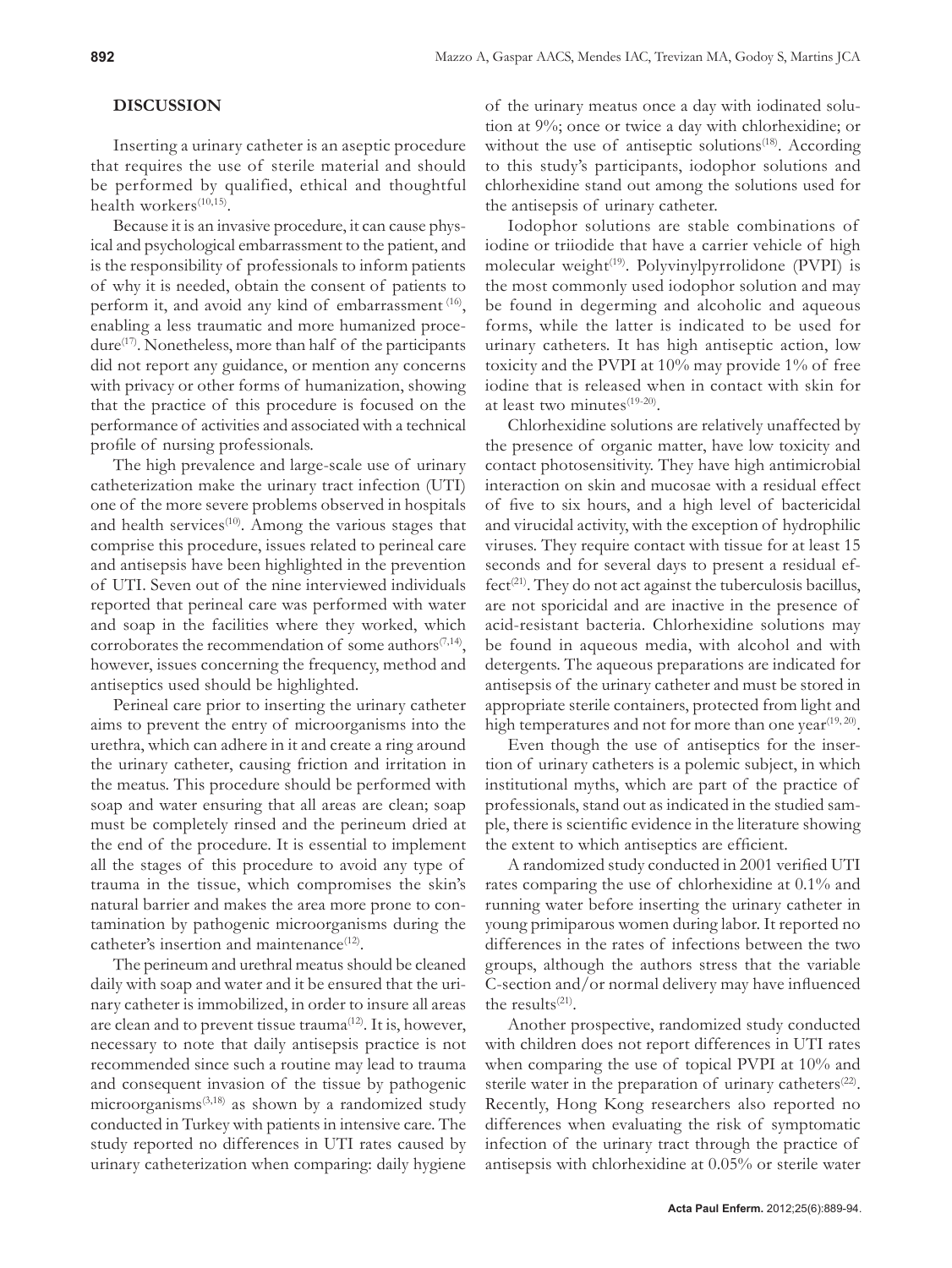before inserting the urinary catheter in elderly individuals living in the community $(23)$ .

Evidence shows that the most significant factors in the emergence of UTIs are related to the frequency of use, prevention of trauma when inserting the catheter and length of time the urinary catheter remains in the urinary tract, in addition to the use of antiseptic techniques for the maintenance of the closed urine drainage system $(3)$ .

Rituals in nursing practice are related to gender and relationships of power present in health services between workers and patients. The work of the nursing staff is guided by the functional work model based on tasks and routines incorporated into routine practices<sup>(23)</sup>.

Circular, repeated and clockwise movements were rituals found in the antisepsis of male and female patients during the procedure of urinary catheterization performed in the studied hospitals. We note that anteroposterior antisepsis for female patients, which is a recommended<sup>(16)</sup> procedure, was not mentioned by the nurses of three hospitals. Rituals supersede evidence-based practices confirming the presence of tradition and the functionalist model in the procedures performed by the nursing staff.

Rituals and myths influence daily routines and healthcare, changing many aspects of life. They encompass the unit of nurses as a social group, combining practice and the symbolic, and should be used as an instrument to develop the profession but not as an act of negligence<sup> $(23)$ </sup>. Evidence of understanding of health under the Cartesian, mechanistic, technicalized and fragmented approach, as presented in the procedure for urinary catheterization, show a professional tendency to technicality and also a lack of interest for the qualification of nurses $(24, 25)$ .

Nurses and the profession *per se* need to develop an emancipatory practice, assuming that myths and rituals are real possibilities in the delivery of care but should, however, be improved by knowledge that incorporates scientific evidence into the development of protocols, work standards and routines<sup>(24-25)</sup>.

## **CONCLUSION**

Even though this study sought to identify myths and rituals employed when preparing patients for urinary catheterization, one of its limitations was that the results originated from interviews held with the representatives of the studied facilities and not the direct observation of the procedure *per se*. Nonetheless, the results explicitly show the need to reevaluate the way urinary catheterization is implemented through interdisciplinary discussions emphasizing the use of scientific evidence, employing appropriate technological resources with a view to humanize and ensure the quality of nursing care delivery.

Urinary catheterization stands out as a risk factor for the development of UTIs and the risk posed to both patients and professionals is apparent by the way this procedure has been performed in the studied sample. For myths and rituals to be revised in this context, scientific evidence concerning the preparation of patients for the insertion of a urinary catheter need to be discussed during the educational process of professionals, since such evidence shows the need to incorporate concepts concerning interaction, guidance and respect for patients into the procedure, in addition to basic hygiene measures undertaken prior to insertion and during the maintenance of catheters. Additionally, evidence shows that the type of antiseptic solution used or how it is used is not a determining factor in the prevention of UTIs. On the contrary, evidence shows that as antiseptic solutions are used without proper criteria or without proper acquisition and storage standards, they may in fact lead to the emergence of infections. It is the role of nurses in health care facilities to identify rituals involving this practice and seek educational strategies employing the use of scientific principles directed to the staff.

#### **REFERENCES**

- 1. Fumincelli L, Mazzo A, Silva AA, Pereira BJ, Mendes IA. Scientific literature on urinary elimination in Brazilian nursing journals. Acta Paul Enferm [Internet]. 2010 [citado 2011 Jan 5]; 24(1): [about 4p]. Disponível em: http://www.scielo.br/ pdf/ape/v24n1/en\_v24n1a19.pdf
- 2. Lenz LL. [Vesical catheterism: cares, complications and writs of prevention]. ACM Arq Catarin Med. 2006, 35(1):82-91. Portuguese
- 3. Center for Disease Control and Prevention. Guideline for prevention of catheter-associated urinary tract infections [Internet]. Atlanta: CDC; 2009 [cited 2011 Feb 2]. Available from: < http://www.cdc.gov/hicpac/pdf/CAUTI/ CAUTIguideline2009final.pdf
- 4. Foxman B. Epidemiology of urinary tract infections: incidence, morbidity, and economic costs. Dis Mon. 2003; 49(2):53-70.
- 5. Gagliardi EM, Fernandes AT, Cavalcante NJ. Infecção do trato urinário. In: Fernandes AT, editor. Infecção hospitalar e suas interfaces na área da saúde. São Paulo (SP): Atheneu; 2000. p.459-78.
- 6. Saint S, Kowalski CP, Kaufman SR, Hofer TP, Kauffman CA, Olmsted RN, et al. Preventing hospital-acquired urinary tract Infection in the United States: a national study. Clin Infect Dis. 2008; 46(2):243-50.
- 7. Couto RC, Pedrosa TM. Prevenção da infecção do trato urinário. In: Couto RC, Pedrosa TM, Nogueira JM,